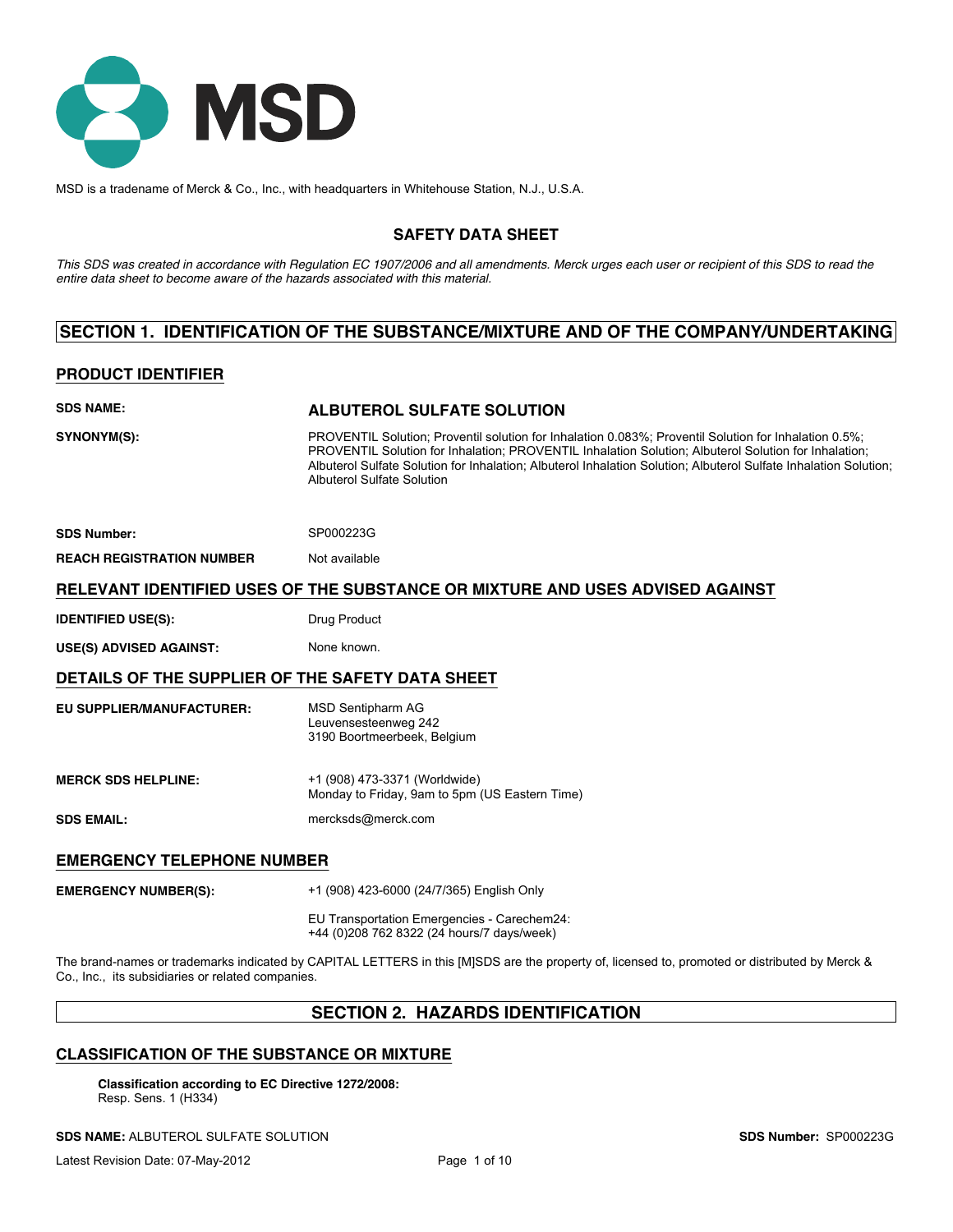#### **Classification according to EC Directives 67/548/EEC (substances) or 1999/45/EC (mixtures):**

Based on available data, this preparation does not meet the criteria to be classified as hazardous according to EC DIrective 1999/45/EC.

**FORM:** Liquid **ODOR:** Odor unknown **COLOR:** Colorless to light yellow

### **LABEL ELEMENTS**

**SIGNAL WORD:** DANGER



#### **HAZARD STATEMENT(S):**

May cause allergy or asthma symptoms or breathing difficulties if inhaled

**PRECAUTIONARY STATEMENT(S):**

Avoid breathing dust/fume/gas/mist/vapors/spray. In case of inadequate ventilation wear respiratory protection. IF INHALED: If breathing is difficult, remove to fresh air and keep at rest in a position comfortable for breathing. If experiencing respiratory symptoms: Call a POISON CENTER or doctor/physician. Dispose of contents/container to an approved incineration plant.

## **OTHER HAZARDS**

## **Health-Related Hazards:**

*May cause effects to:* cardiovascular system nervous system

#### **LISTED CARCINOGENS**

No carcinogens or potential carcinogens listed by IARC or EU Directive 90/394 (Annex I) in this mixture.

### **Environmental-Related Hazards:**

This substance has not been fully tested to meet the criteria for listing as a PBT or a vPvB.

### **Other Hazards:**

No other information known.

# **SECTION 3. COMPOSITION AND INFORMATION ON INGREDIENTS**

## **SUBSTANCE**

**CHEMICAL FORMULA:** Mixture.

The formulations for these products are proprietary information. These formulations have the same hazardous profile; however, the presence of hazardous ingredients may vary by formulation. Only hazardous ingredients in concentrations of 1% or greater and/or carcinogenic ingredients in concentrations of 0.1% or greater are listed in the Chemical Composition table. Active ingredients in any concentration are listed. For additional information about carcinogenic ingredients see Section 2.

This formulation may contain some sulfuric acid for pH adjustment.

# **CHEMICAL COMPOSITION**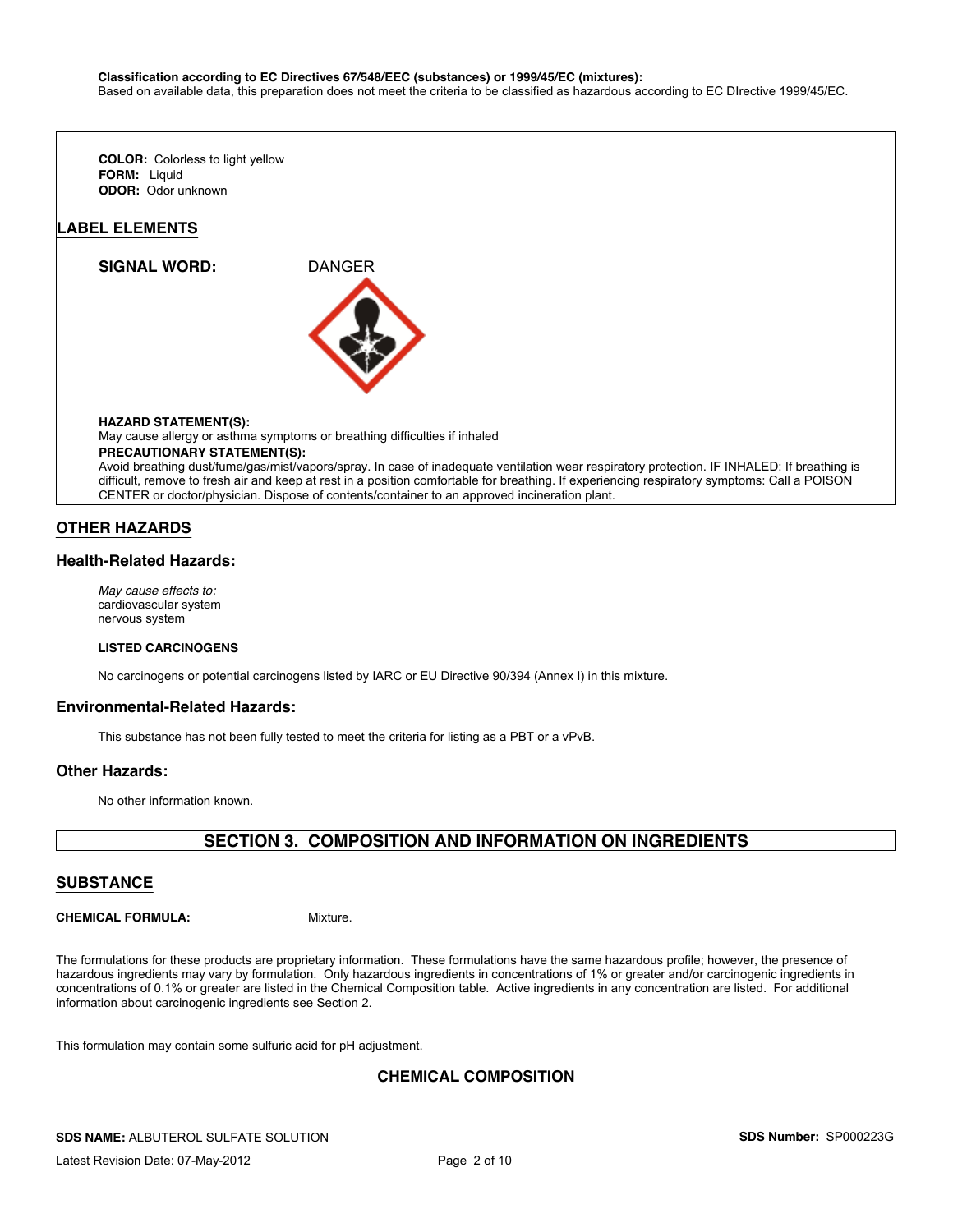| <b>INGREDIENT</b>        | <b>CAS</b><br><b>NUMBER</b> | EC.<br><b>NUMBER</b> | <b>REACH</b><br><b>REGISTRATION</b><br><b>NUMBER</b> | EU<br><b>CLASSIFICATION</b>   | <b>GHS</b><br><b>CLASSIFICATION</b>                                                             |       | <b>PERCENT REASON FOR LISTING</b>                        |
|--------------------------|-----------------------------|----------------------|------------------------------------------------------|-------------------------------|-------------------------------------------------------------------------------------------------|-------|----------------------------------------------------------|
| Albuterol Sulfate        | 51022-70-9                  | 256-916-8            | Not available                                        | $T:R48/23$ .<br>Xn; R42       | Acute Tox. 3 (H331),<br>Resp. Sens. 1<br>(H334).<br>STOT RE 1 (H372).                           | 0.6   | <b>Active Pharmaceutical</b><br>Ingredient<br>Classified |
| Benzalkonium<br>Chloride | 8001-54-5                   | Not available l      | Not available                                        | Xn;R21/R22<br>C:R35<br>N: R50 | Acute Tox. 4 (H312)<br>Acute Tox. 4 (H302)<br>Skin Corr. 1B (H314)<br>Aquatic Acute 1<br>(H400) | < 0.1 | Classified                                               |

Fields in the above table that do not contain data indicate that the substance(s) have not been listed or classified according to EU criteria.

**ADDITIONAL INFORMATION:** This MSDS is written to provide health and safety information for individuals who will be handling the final product formulation during research, manufacturing, and distribution. For health and safety information for individual ingredients used during manufacturing, refer to the appropriate MSDS for each ingredient.

See section 16 for definitions of risk phrases and GHS classifications.

# **SECTION 4. FIRST AID MEASURES**

## **FIRST AID MEASURES**

| <b>INHALATION:</b>                     | Remove to fresh air. Administer artificial respiration if breathing has ceased. IMMEDIATELY consult a<br>physician.                                                                                                                                                                                                                                                                          |
|----------------------------------------|----------------------------------------------------------------------------------------------------------------------------------------------------------------------------------------------------------------------------------------------------------------------------------------------------------------------------------------------------------------------------------------------|
| <b>SKIN CONTACT:</b>                   | In case of skin contact, IMMEDIATELY flush exposed skin thoroughly with plenty of water. While wearing<br>protective gloves, remove any contaminated clothing, including shoes and continue to wash skin<br>thoroughly with soap and water for at least 15 minutes. Get IMMEDIATE medical attention. Treat<br>symptomatically.                                                               |
| <b>EYE CONTACT:</b>                    | In case of eye contact, immediately rinse eyes thoroughly with plenty of water. If wearing contact lenses,<br>remove only after initial rinse, and continue rinsing eyes for at least 15 minutes. If irritation occurs or<br>persists, consult a physician.                                                                                                                                  |
| <b>INGESTION:</b>                      | Do not induce vomiting unless under the direction of a qualified medical professional or Poison Control<br>Center. IMMEDIATELY consult a physician. Do not attempt to give anything by mouth to a seizing.<br>drowsy or unconscious person. If alert, rinse mouth and drink a glass of water.                                                                                                |
| <b>FIRST AID RESPONDER PROTECTION:</b> | Ensure that medical personnel are aware of the material(s) involved, and take precautions to protect<br>themselves with appropriate personal protective equipment. Induce artificial respiration with the aid of a<br>pocket mask equipped with a one-way valve or other proper respiratory medical device. DO NOT use<br>mouth-to-mouth method if victim ingested or inhaled the substance. |

# **MOST IMPORTANT SYMPTOMS AND EFFECTS, BOTH ACUTE AND DELAYED**

The health hazard information presented below is for the active ingredient in this product. The toxicological properties of the mixture(s) have not been fully characterized in humans or animals. However, there are data to describe the toxicological properties of the individual ingredients. The following summary is based upon available information about the individual ingredients of the mixture(s), or of the expected properties of the mixture(s).

Albuterol is a beta2-adrenergic bronchodilator used in the treatment of restrictive airway disorders such as asthma or chronic obstructive pulmonary disorder (COPD). Albuterol may be irritating to the eyes, skin, respiratory system or mucous membranes. It has been reported to cause palpitations, increased heart rate and blood pressure, angina, heartburn, tremors, dizziness, nervousness, insomnia, imbalance, headache, bronchospasm, nausea, vomiting, and dryness and swelling of the mouth and throat. These effects are expected following treatment with beta2-adrenergic agonists. Fatalities have been reported with excessive use of inhaled sympathomimetic drugs. Albuterol may also cause sensitization or allergic reactions including wheals, swelling, rash, bronchospasm, anaphylaxis or edema of the mouth and throat in sensitive individuals.

# **INDICATION OF ANY IMMEDIATE MEDICAL ATTENTION AND SPECIAL TREATMENT NEEDED**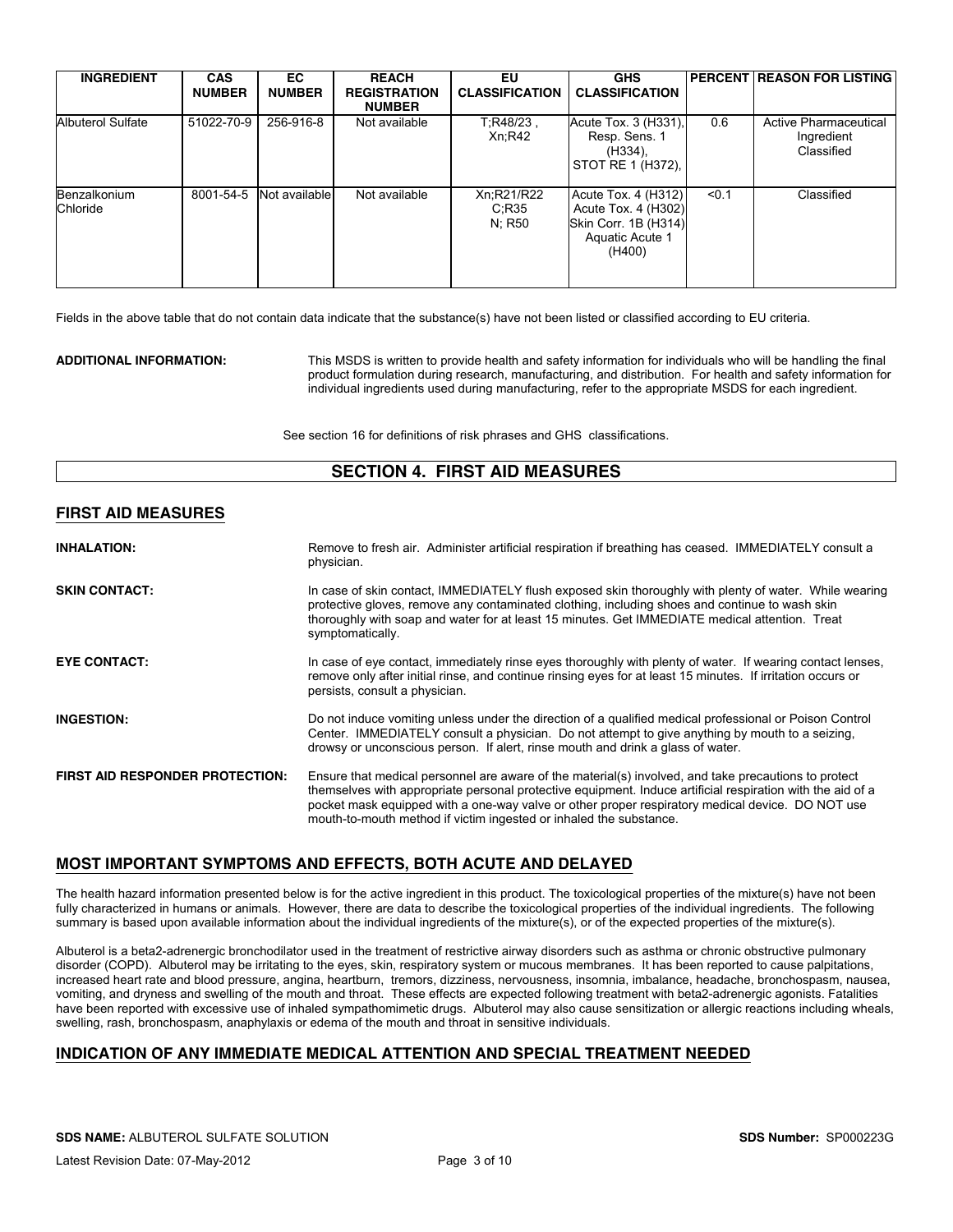**NOTE TO PHYSICIAN:** Albuterol is a sympathomimetic amine and should be used with caution with individuals with cardiovascular disorders, hyperthyroidism or diabetes mellitis, ketoacidosis, or are responsive to other sympathomimetic amines.

# **SECTION 5. FIRE FIGHTING MEASURES**

## **EXTINGUISHING MEDIA**

### **SUITABLE EXTINGUISHING MEDIA:**

Carbon dioxide (CO2), extinguishing powder or water spray.

#### **UNSUITABLE EXTINGUISHING MEDIA:** None known.

# **SPECIAL HAZARDS ARISING FROM THE SUBSTANCE OR MIXTURE**

#### **SPECIAL FIRE HAZARDS:** None known.

# **ADVICE FOR FIREFIGHTERS**

### **SPECIAL FIRE FIGHTING PROCEDURES:**

Wear full protective clothing and self-contained breathing apparatus (SCBA).

See Section 9 for Physical and Chemical Properties.

# **SECTION 6. ACCIDENTAL RELEASE MEASURES**

# **PERSONAL PRECAUTIONS, PROTECTIVE EQUIPMENT AND EMERGENCY PROCEDURES**

### **PERSONAL PRECAUTIONS:**

Wear appropriate personal protective equipment as specified in Section 8. Keep personnel away from the clean-up area.

# **METHODS AND MATERIAL FOR CONTAINMENT AND CLEANING UP**

### **SPILL RESPONSE / CLEANUP:**

All spills should be handled according to site requirements and based on precautions cited in the MSDS. In the case of liquids, use proper absorbent materials. For laboratories and small-scale operations, incidental spills within a hood or enclosure should be cleaned by using a HEPA filtered vacuum or wet cleaning methods as appropriate. For large dry or liquid spills or those spills outside enclosure or hood, appropriate emergency response personnel should be notified. In manufacturing and large-scale operations, HEPA vacuuming prior to wet mopping or cleaning is required.

See Sections 9 and 10 for additional physical, chemical, and hazard information.

# **SECTION 7. HANDLING AND STORAGE**

# **PRECAUTIONS FOR SAFE HANDLING**

#### **HANDLING:**

Keep containers adequately sealed during material transfer, transport, or when not in use. Wash face, hands, and any exposed skin after handling. Do not eat, drink, or smoke when using this substance or mixture.

Appropriate handling of this material is dependent on many factors, including physical form, duration and frequency of process or task, and effectiveness of engineering controls. Site-specific risk assessments should be conducted to determine the feasibility and the appropriateness of all exposure control measures. See Section 8 (Exposure Controls) for additional guidance.

# **CONDITIONS FOR SAFE STORAGE, INCLUDING ANY IMCOMPATIBILITIES**

### **STORAGE:**

Store in a cool, dry, well ventilated area.

## **SPECIFIC END USE(S)**

Refer to Section 1 for identified use(s).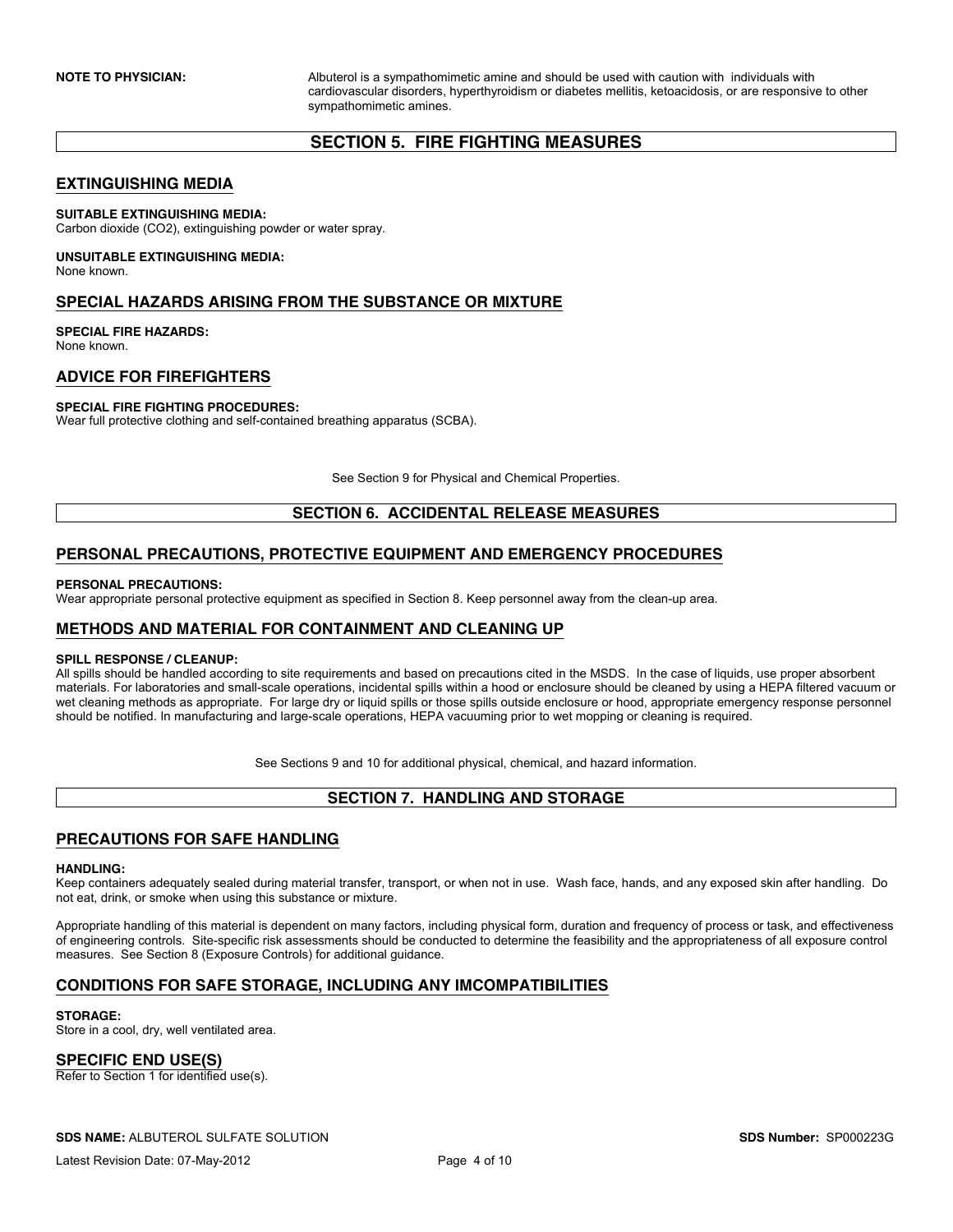# **SECTION 8. EXPOSURE CONTROLS AND PERSONAL PROTECTION**

### **CONTROL PARAMETERS**

#### **OCCUPATIONAL EXPOSURE BAND (OEB):**

OEB 4: 1-10 mcg/m3. Materials in an OEB 4 category are considered high health hazards. The OEB is range of airborne concentrations expressed as an 8-hour Time Weighted Average (8-hr. TWA) and is intended to be used with Industrial Hygiene Risk Assessment to assist with industrial hygiene sampling and selection of proper controls for worker protection. Consult your site safety and industrial hygiene staff for guidance on handling and control strategies.

**OCCUPATIONAL EXPOSURE GUIDELINE (OEG):** Internal Occupational Exposure Limit of 1 mcg/m3 (8-hr TWA) for Albuterol sulfate has been established.

### **EXPOSURE LIMIT VALUES:**

No exposure limits are available for the active ingredient(s) or any other hazardous ingredient in this formulation.

### **EXPOSURE CONTROLS**

The health hazard risks of handling this material are dependent on many factors, including physical form, duration and frequency of process or task, and effectiveness of engineering controls. Site-specific risk assessments should be conducted to determine the feasibility and the appropriateness of all exposure control measures. Exposure controls for normal operating or routine procedures follow a tiered strategy. Engineering controls are the preferred means of long-term or permanent exposure control. If engineering controls are not feasible, appropriate use of personal protective equipment (PPE) may be considered as alternative control measures. Exposure controls for non-routine operations must be evaluated and addressed as part of the site-specific risk assessment.

#### **RECOMMENDED PERSONAL PROTECTIVE EQUIPMENT (PPE):**

| <b>Body Protection:</b>        | In small-scale or laboratory operations, lab coats or equivalent protection is required. Disposable Tyvek or<br>other dust impermeable suit should be considered based on procedure or level of exposure. Use of<br>additional PPE such as shoe coverings, gauntlets, hood, or head covering may be necessary. Consult<br>your site safety staff for quidance.                                                                                                                                                                                                                                                                                                                                                                                                                                                                                                                             |
|--------------------------------|--------------------------------------------------------------------------------------------------------------------------------------------------------------------------------------------------------------------------------------------------------------------------------------------------------------------------------------------------------------------------------------------------------------------------------------------------------------------------------------------------------------------------------------------------------------------------------------------------------------------------------------------------------------------------------------------------------------------------------------------------------------------------------------------------------------------------------------------------------------------------------------------|
| Skin Protection:               | In large-scale or manufacturing operations, disposable Tyvek or other dust impermeable suit is<br>recommended and based on level of exposure. Use of additional PPE such as shoe coverings, gauntlets,<br>hood, or head covering may be necessary. Consult your site safety staff for quidance.<br>Gloves that provide an appropriate barrier to the skin are recommended if there is potential for contact with<br>this material. Consult your site safety staff for quidance.                                                                                                                                                                                                                                                                                                                                                                                                            |
| <b>Respiratory Protection:</b> | Respiratory protective equipment (RPE) may be required for certain laboratory and large-scale<br>manufacturing tasks if potential airborne breathing zone concentrations of substances exceed the relevant<br>exposure limit(s). Workplace risk assessment should be completed before specifying and implementing<br>RPE usage. Potential exposure points and pathways, task duration and frequency, potential employee<br>contact with the substance, and the ability of the substance to be rendered airborne during specific tasks<br>should be evaluated. Initial and ongoing strategies of quantitative exposure measurement should be<br>obtained as required by the workplace risk assessment. All RPE must conform to local and regional<br>specifications for efficacy and performance. Consult your site or corporate health and safety professional<br>for additional quidance. |
| Eye Protection:                | Safety glasses with side shields. Use of goggles or full face protection may be required based on hazard,<br>potential for contact, or level of exposure. Consult your site safety staff for quidance.                                                                                                                                                                                                                                                                                                                                                                                                                                                                                                                                                                                                                                                                                     |

### **SECTION 9. PHYSICAL AND CHEMICAL PROPERTIES**

### **INFORMATION ON BASIC PHYSICAL AND CHEMICAL PROPERTIES**

| FORM:<br>COLOR:<br>ODOR:<br><b>ODOR THRESHOLD:</b> | Liguid<br>Colorless to light yellow<br>Odor unknown<br>Not determined           |
|----------------------------------------------------|---------------------------------------------------------------------------------|
| pH:                                                | Not determined                                                                  |
| <b>BOILING POINT / RANGE:</b>                      | Not determined                                                                  |
| <b>MELTING POINT / RANGE:</b>                      | Not determined                                                                  |
| <b>DECOMPOSITION TEMPERATURE:</b>                  | Not determined                                                                  |
| <b>VAPOR PRESSURE:</b>                             | Not determined                                                                  |
| <b>VAPOR DENSITY:</b>                              | Not determined                                                                  |
| <b>SPECIFIC GRAVITY:</b>                           | Not determined                                                                  |
| <b>SOLUBILITY:</b>                                 |                                                                                 |
| Water:                                             | Albuterol Sulfate: Soluble<br>Albuterol Base: Soluble in most organic solvents. |
| <b>PARTITION COEFFICIENT (log Pow):</b>            | Not determined                                                                  |

**SDS NAME:** ALBUTEROL SULFATE SOLUTION **SDS Number:** SP000223G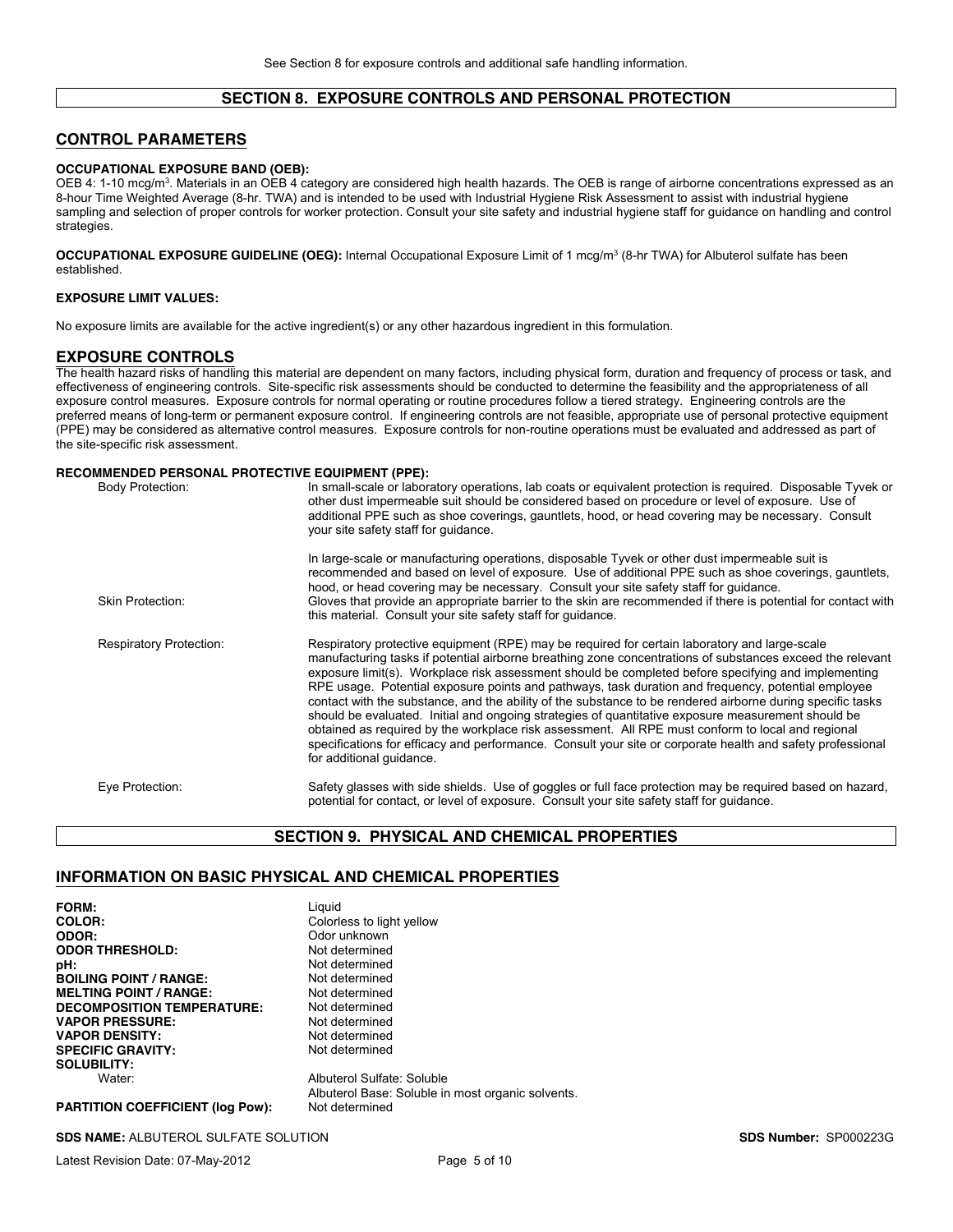> 93.3 deg C ( > 200 deg F )<br>Not determined UEL: Not determined Not determined Autoignition Temperature: Not determined

# **SECTION 10. STABILITY AND REACTIVITY**

#### **STABILITY/ REACTIVITY:**

Stable under conditions specified in Section 7 of this SDS. No hazardous reactions known.

#### **CONDITIONS AND MATERIALS TO AVOID:**

Oxidizers. Strong acids and bases. Open flames and high temperatures.

#### **HAZARDOUS DECOMPOSITION PRODUCTS / REACTIONS:**

Carbon oxides (COx).

## **SECTION 11. TOXICOLOGICAL INFORMATION**

The information presented below is for the active ingredient(s) in this product.

### **LIKELY ROUTES OF EXPOSURE:**

Skin, eye, inhalation, and ingestion.

### **ACUTE TOXICITY DATA**

| <b>PRODUCT / CHEMICAL NAME</b> | <b>EXPOSURE ROUTE</b> |
|--------------------------------|-----------------------|
| Albuterol Sulfate              | Oral                  |
| <b>INHALATION:</b>             |                       |
| No data available              |                       |

**ORAL:**

Albuterol sulfate: Oral LD50: >2000 mg/kg (rat)

Albuterol Sulfate produced signs of ataxia, clonic convulsions, tail whipping, piloerection, gasping, salivation and shallow respiration at doses of 2000 mg/kg in an acute oral toxicity study in rats.

**STUDY DESCRIPTION** LD50 (rat)

#### **EYE:**

No data available.

**SKIN:** No data available.

**ASPIRATION:** No data available.

**DERMAL AND RESPIRATORY SENSITIZATION:** No data available.

### **REPEAT DOSE TOXICITY DATA**

#### **SUBCHRONIC / CHRONIC TOXICITY:**

Albuterol was evaluated for potential cardiotoxic effects following inhalation exposure for 2 weeks in rats, dogs, and monkeys. Doses were multiples of the maximum daily human clinical dose of 15 mcg/kg. Doses ranged from 0.00375 to 37.5 mg/kg in rats, 0.135 to 1.5 mg/kg in monkeys, and 0.075 to 1.35 mg/kg in dogs. No effects of treatment were observed in monkeys. Rats and dogs exhibited tachycardia and transient hypokalemia (heart weights were increased in rats in response to the tachycardia), and slight to mild papillary fibrosis in dogs only. The findings were considered to be consistent with expected effects of the class of compounds to which Albuterol belongs.

Multiple subchronic and chronic oral toxicity studies ranging from 15 weeks to 18 months have been conducted with albuterol and albuterol sulfate in rats and dogs. In rats, dosages ranged from 0.05 to 50 mg/kg albuterol or albuterol sulfate. The pituitaries were the common target organs affected in the studies. Other effects noted included changes in food consumption, body weight, hematology, clinical chemistry or urinalysis parameters, increased organ weights (liver, pituitaries, Harderian glands), and/or hypertrophy of the Harderian glands. In dogs, dosages ranged from 0.05 to 12.5 mg/kg albuterol or albuterol sulfate. Common treatment-related effects included peripheral vasodilation and tachycardia at the highest dosages tested (12.5 mg/kg). Other effects included changes in food consumption, body weight, EEG, hematology, clinical and urinalysis parameters, and ophthalmoscopy. In the 1-year study, it was also noted that the increased heart rates were followed by a reduction of heart rate.

**RESULT** > 2000 mg/kg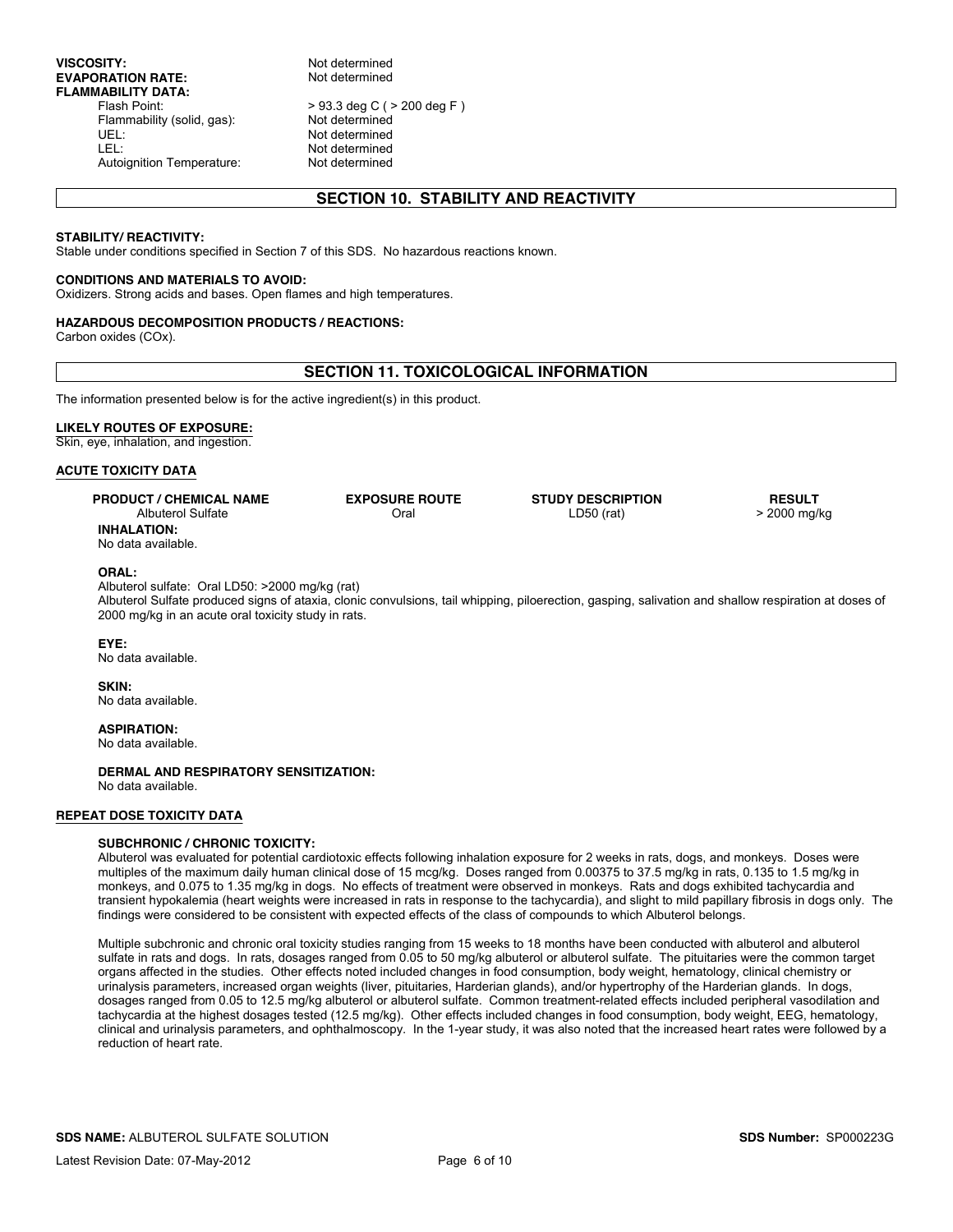### **REPRODUCTIVE / DEVELOPMENTAL TOXICITY:**

Albuterol was teratogenic in mice and rabbits when given doses corresponding to 14 and 2800 times the maximum human inhalation therapeutic inhalation dose; however, in other studies, no adverse fetal effects were noted in rabbits or rats administered oral dosages of albuterol or albuterol sulfate.

Albuterol was given to male and female rats at dosages ranging from 2 to 50 mg/kg/day prior to mating, and to females throughout gestation. There were no adverse effects observed with regard to mating or gestational parameters. Survival of pups in the 50 mg/kg/day group was significantly reduced. This was attributed to the effects of albuterol on maternal behavior during weaning. There were no significant differences in the incidences of abnormalities in pups from treated dams when compared to the control group pups.

Multiple studies were conducted to assess the developmental and reproductive toxicity of albuterol and/or albuterol sulfate in pregnant rats and rabbits. Doses ranged from 0.5 to 100 mg/kg/day and were administered during and/or after gestation. No adverse effects on reproduction, or fetal or pup development were observed. Adverse effects noted in fetuses or pups were minimal and sporadic, and could not be directly attributed to the treatment of albuterol or albuterol sulfate.

No adverse developmental effects were observed in rats and rabbits administered albuterol sulfate during gestaion in nose-only inhalation studies.

#### **MUTAGENICITY / GENOTOXICITY:**

Albuterol was negative in a bacterial mutagenicity assay, and did not cause chromosomal damage in human lymphocytes or in mouse bone marrow cells.

### **CARCINOGENICITY:**

Albuterol has been evaluated in 2-year carcinogenicity studies in rats and mice. In mice there was no evidence of carcinogenciity. In rats, benign tumors of the mesovarian ligament were reported at doses of 2, 10 or 50 mg/kg/day. In a 44 week post dosing recovery period, there was neither regression nor progression of these tumors. Formation of these tumors was blocked by coadministration of propanalol, a beta-blocker. This effect has been shown to be unique to rats and common with other beta agonists.

### **Classification according to EC Directive 1272/2008:**

Resp. Sens. 1 (H334).

**Classification criteria have not been met for the following endpoints due to lack of data, inconclusive data, technical impossibility to obtain the data, or data which are conclusive although insufficient for classification (available information to support classification criteria is given in Section 4 or Section 11 of this data sheet):**

Inhalation toxicity. Dermal toxicity. Eye damage or irritation. Oral toxicity. Skin sensitization. Skin corrosion or irritation. Respiratory sensitization. Mutagenicity. Carcinogenicity. Reproductive toxicity. Specific target organ toxicity (STOT) - Single Exposure. Aspiration hazard. Specific target organ toxicity (STOT) - Repeated Exposure.

See Section 4 for human health symptoms and effects.

## **SECTION 12. ECOLOGICAL INFORMATION**

## **ECOTOXICITY DATA**

There are no ecotoxicity data available for these products or their components.

## **PERSISTENCE AND DEGRADABILITY**

**Biodegradation Results:** No data available. **BIOACCUMULATIVE POTENTIAL Partition Coefficient (log Pow) Results:** No data available. **MOBILITY IN SOIL Soil Adsorption/Desorption Results:** No data available. **PBT and vPvB ASSESSMENT** This substance has not been assessed. **OTHER ADVERSE EFFECTS ENVIRONMENTAL FATE AND EFFECTS:** No data available.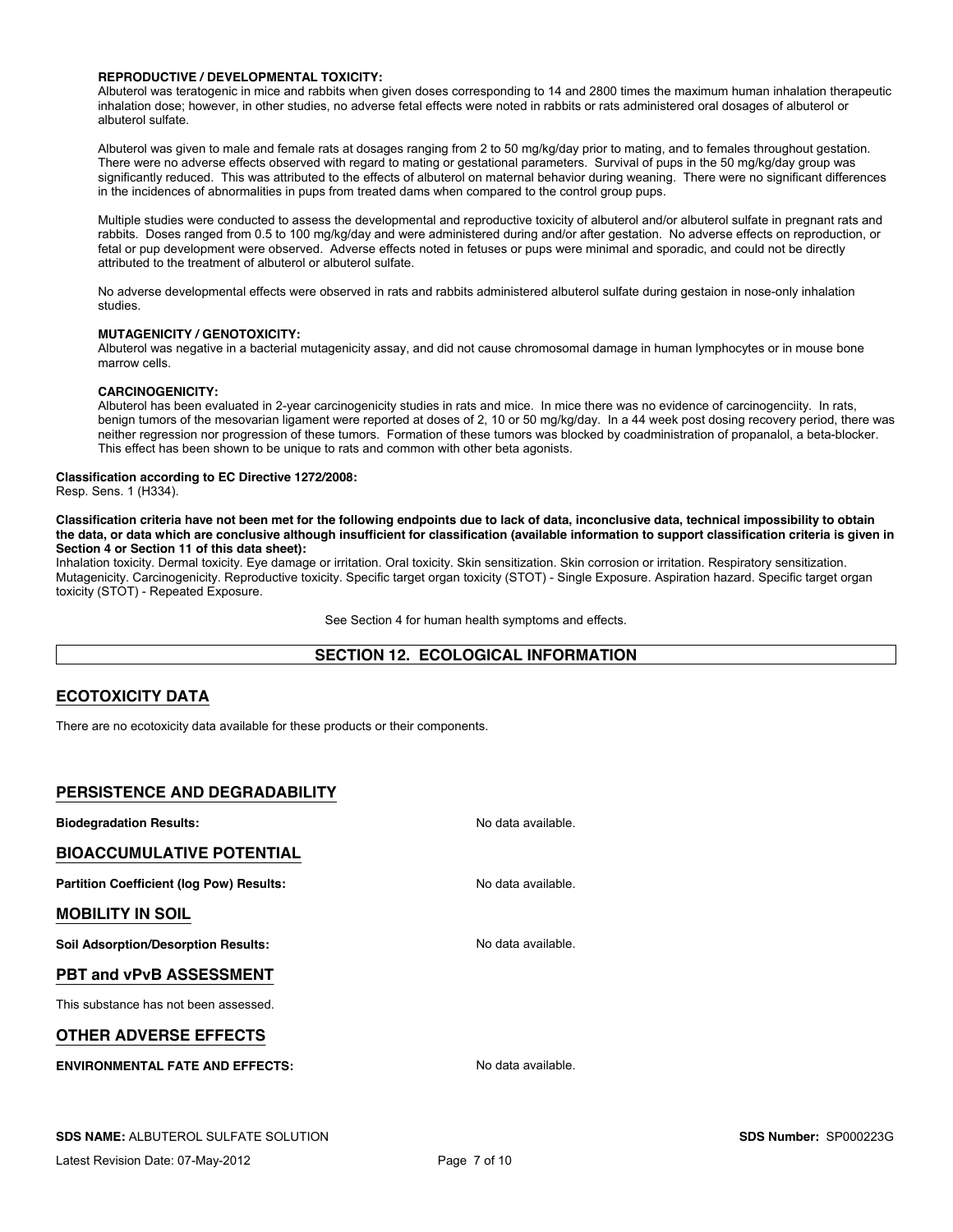# **SECTION 13. DISPOSAL CONSIDERATIONS**

# **WASTE TREATMENT METHODS**

### **MATERIAL WASTE:**

Disposal must be in accordance with applicable federal, state/provincial, and/or local regulations. Incineration is the preferred method of disposal, when appropriate. Operations that involve the crushing or shredding of waste materials or returned goods must be handled to meet the recommended exposure limit(s).

### **PACKAGING AND CONTAINERS:**

Disposal must be in accordance with applicable federal, state/provincial, and/or local regulations.

# **SECTION 14. TRANSPORT INFORMATION**

This material is not subject to the transportation regulations of DOT, IATA, IMO, and the ADR.

# **SECTION 15. REGULATORY INFORMATION**

# **SAFETY, HEALTH AND ENVIRONMENTAL REGULATIONS/LEGISLATION SPECIFIC FOR THE SUBSTANCE OR MIXTURE**

### **Germany, Water Endangering Classes (WGK)**

| <b>INGREDIENT</b>                 | Annex            | <b>Water Hazard Classes</b><br>Anney | Annex       |
|-----------------------------------|------------------|--------------------------------------|-------------|
| . Sulfate<br>Albuterol            | .<br>Not listed. | Not listed.                          | Not listeo. |
| . Chloride<br><b>Benzalkonium</b> | Not listed.      | Not listeg.                          | WGK 3       |

### **Ozone Depleting Substance(s)**

| -------<br><b>INGI</b><br>1 JIM N | <br>∟istinc        |
|-----------------------------------|--------------------|
| Sulfate<br>Albı<br>uitero'        | . .<br>Not listeo. |
| Chloride<br>Benzalkonium          | Not listea.        |

### **Persistent Organic Pollutants**

| -----<br><b>ING</b><br>JIEN    | . .<br>-8888     |
|--------------------------------|------------------|
| ulfateٹ<br>Δlh<br>⊥terc        | No<br>ำ† listeu. |
| Chloride<br>Ben<br>.izalkonium | NO.<br>listed    |

### **EU Import and Export Restrictions**

| <b>INGREDIENT</b>          | <b>PIC Notification</b><br>Requires, | <b>Export Notification</b><br>Requires | Export Ban  |
|----------------------------|--------------------------------------|----------------------------------------|-------------|
| Sulfate<br>Albuterol       | Not listed.                          | .<br>Not listed.                       | Not listea. |
| ، Chloride<br>Benzalkonium | Not listed.                          | Not listed.                            | Not listed. |

# **SEVESO II EU Directive**

| ---------------------           |                         |  |  |  |
|---------------------------------|-------------------------|--|--|--|
| <b>DIENT</b><br><b>INGRE</b>    | Listino                 |  |  |  |
| Sulfate<br>alb:<br>uterol       | $\cdots$<br>Not listeu. |  |  |  |
| Chloride<br>izalkonium<br>- Ber | <br>. Not listeu        |  |  |  |

#### **REACH**

| <b>INGREDIENT</b>     | l Subiect to Authorization | Candidate List for   | <b>Potential Substances of</b> | <b>Restrictions</b> |
|-----------------------|----------------------------|----------------------|--------------------------------|---------------------|
|                       |                            | <b>Authorization</b> | <b>High Concern</b>            |                     |
| Albuterol Sulfate     | Not listed.                | Not listed.          | Not listed.                    | Not listed.         |
| Benzalkonium Chloride | Not listed.                | Not listed.          | Not listed.                    | Not listed.         |

# **CHEMICAL SAFETY ASSESSMENT**

A Chemical Safety Assessment has not been done.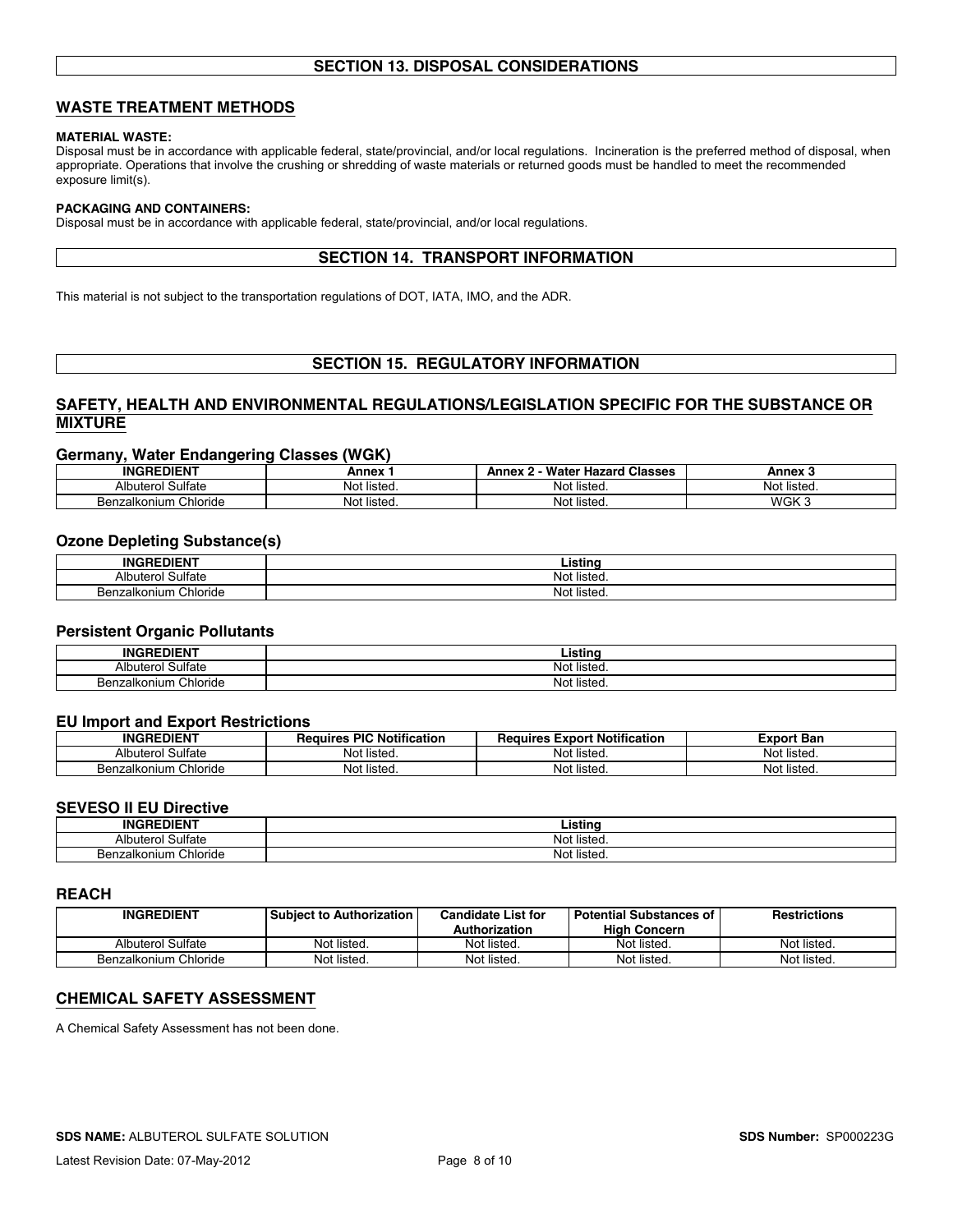# **SECTION 16. OTHER INFORMATION**

Although reasonable care has been taken in the preparation of this document, we extend no warranties and make no representations as to the accuracy or completeness of the information contained therein, and assume no responsibility regarding the suitability of this information for the user's intended purposes or for the consequence of its use. Each individual should make a determination as to the suitability of the information for their particular purpose(s).

The brand-names or trademarks indicated by CAPITAL LETTERS in this [M]SDS are the property of, licensed to, promoted or distributed by Merck & Co., Inc., its subsidiaries or related companies.

**DEPARTMENT ISSUING SDS:** Global Safety & the Environment Merck & Co., Inc. One Merck Drive Whitehouse Station, NJ 08889

**MERCK SDS HELPLINE:** +1 (908) 473-3371 (Worldwide) Monday to Friday, 9am to 5pm (US Eastern Time)

SIGNIFICANT CHANGES (EU SUBFORMAT): New regional format

**DEFINITIONS (referred to under Sections 2 and 3):**